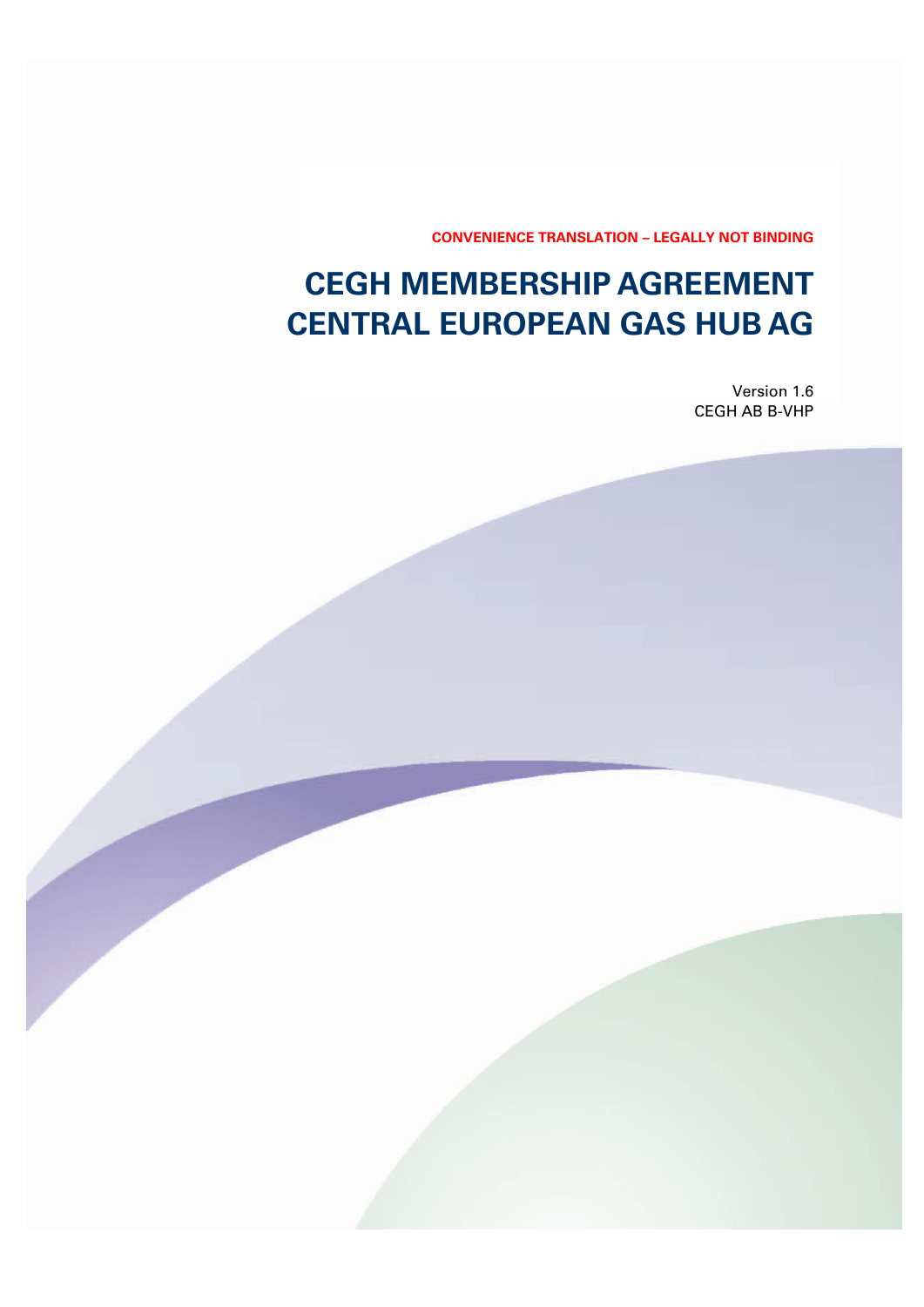

## **AGREEMENT**

This CEGH Membership Agreement ("Agreement") enters into force upon signature of both parties

#### **BY AND BETWEEN**

Central European Gas Hub AG, a company incorporated under the laws of Austria, with its registered seat at Floridsdorfer Hauptstraße 1, A-1210 Vienna, Austria and registered in the commercial registry in Vienna under FN 203485 v; VAT identification number UID ATU50735307 and data protection register number DVR: 2110726 (hereinafter called "CEGH")

#### **AND**

| incorporated under                 |     |
|------------------------------------|-----|
|                                    |     |
| with its registered seat at        |     |
|                                    | and |
|                                    |     |
|                                    |     |
| hereinafter called "the Customer") |     |

### **WHEREAS**

the Customer requests CEGH to provide Hub Services as defined in the "Central European Gas Hub AG General Terms and Conditions for Hub Services and Membership" and its Appendices ("CEGH Terms") and CEGH will provide the Hub Services in accordance therewith.